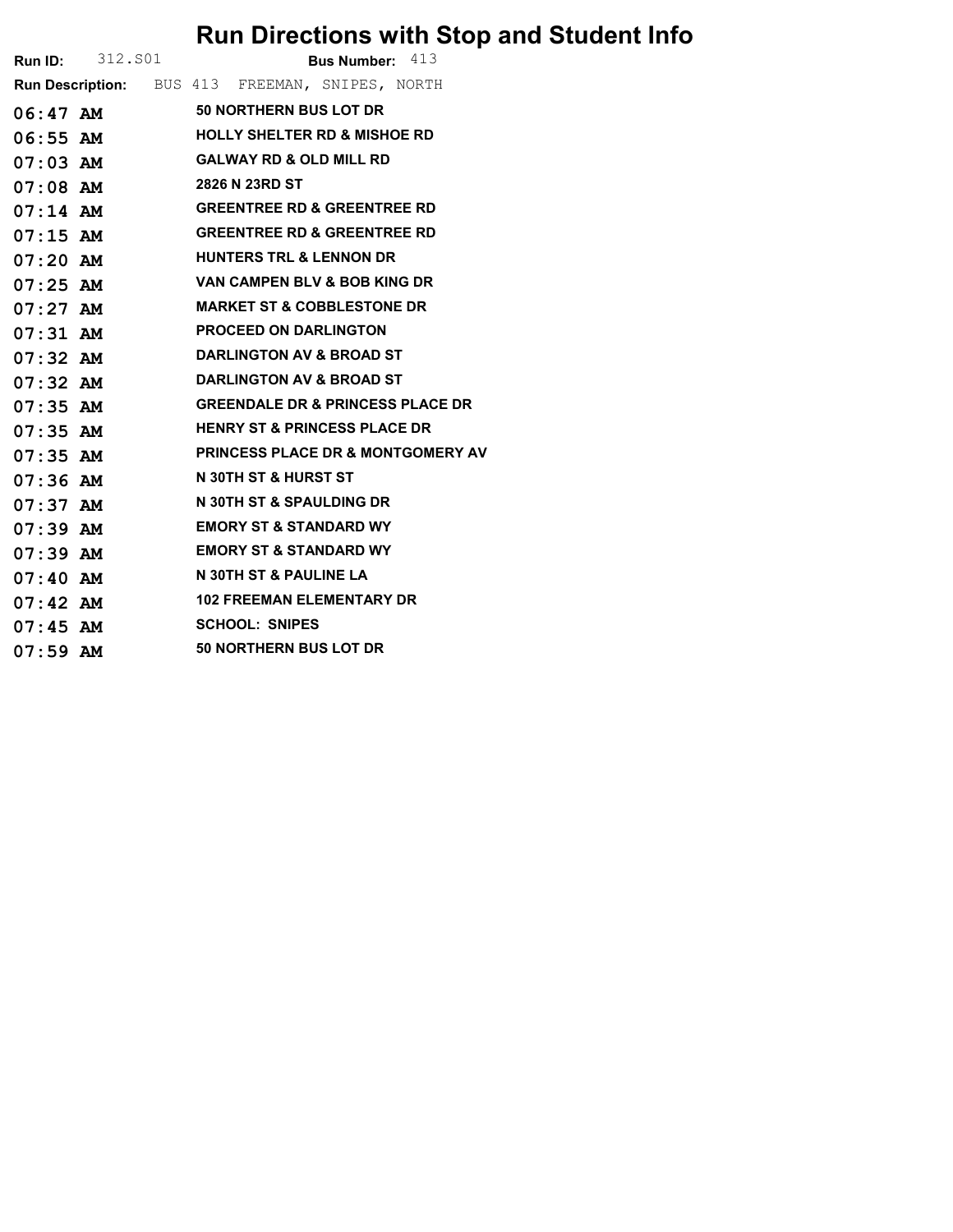| Run ID:    | 312.S02 | <b>Bus Number: 371</b>                          |
|------------|---------|-------------------------------------------------|
|            |         | Run Description: BUS 371 FREEMAN, SNIPES, SOUTH |
| $06:29$ AM |         | <b>102 BUS GARAGE DR</b>                        |
| 06:32 AM   |         | <b>RUTLEDGE DR &amp; PENN ST</b>                |
| $06:36$ AM |         | <b>BRAXTON CT &amp; S 17TH ST</b>               |
| $06:37$ AM |         | <b>PROCEED ON HEARTHSIDE</b>                    |
| $06:45$ AM |         | <b>TROY DR &amp; WELLINGTON AV</b>              |
| $06:49$ AM |         | <b>W LAKE SHORE DR &amp; WALDEN DR</b>          |
| 06:51 AM   |         | <b>PROCEED ON CAROLINA BEACH RD</b>             |
| 06:53 AM   |         | <b>S 2ND ST &amp; MEARES ST</b>                 |
| $06:54$ AM |         | <b>PROCEED ON 3RD ST</b>                        |
| $06:55$ AM |         | <b>S 6TH ST &amp; MEARES ST</b>                 |
| $06:57$ AM |         | <b>PROCEED ON 10TH ST</b>                       |
| $06:58$ AM |         | S 12TH ST & QUEEN ST                            |
| $07:01$ AM |         | <b>PROCEED ON COUNTRY CLUB</b>                  |
| $07:03$ AM |         | <b>CREEK APARTMENTS &amp; WRIGHTSVILLE AV</b>   |
| 07:04 AM   |         | <b>KENT ST &amp; MOSS ST</b>                    |
| $07:05$ AM |         | S 17TH ST & ANN ST(PM)                          |
| $07:06$ AM |         | <b>PROCEED ON DOCK ST</b>                       |
| $07:07$ AM |         | S 14TH ST & ANN ST                              |
| $07:09$ AM |         | <b>S 11TH ST &amp; ORANGE ST</b>                |
| $07:19$ AM |         | <b>225 FLEMINGTON RD</b>                        |
| $07:28$ AM |         | <b>HARNETT ST BETWEEN 4TH &amp; 5TH</b>         |
| $07:29$ AM |         | <b>N 7TH ST &amp; HARNETT ST</b>                |
| 07:30 AM   |         | <b>CAMPBELL ST &amp; N 7TH ST</b>               |
| $07:31$ AM |         | <b>ANDERSON ST &amp; RANKIN ST</b>              |
| $07:32$ AM |         | N 11TH ST & RANKIN ST                           |
| $07:35$ AM |         | KING ST & LIVERPOOL ST ( PM)                    |
| $07:42$ AM |         | <b>102 FREEMAN ELEMENTARY DR</b>                |
| $07:45$ AM |         | <b>SCHOOL: SNIPES</b>                           |
| $07:57$ AM |         | <b>102 BUS GARAGE DR</b>                        |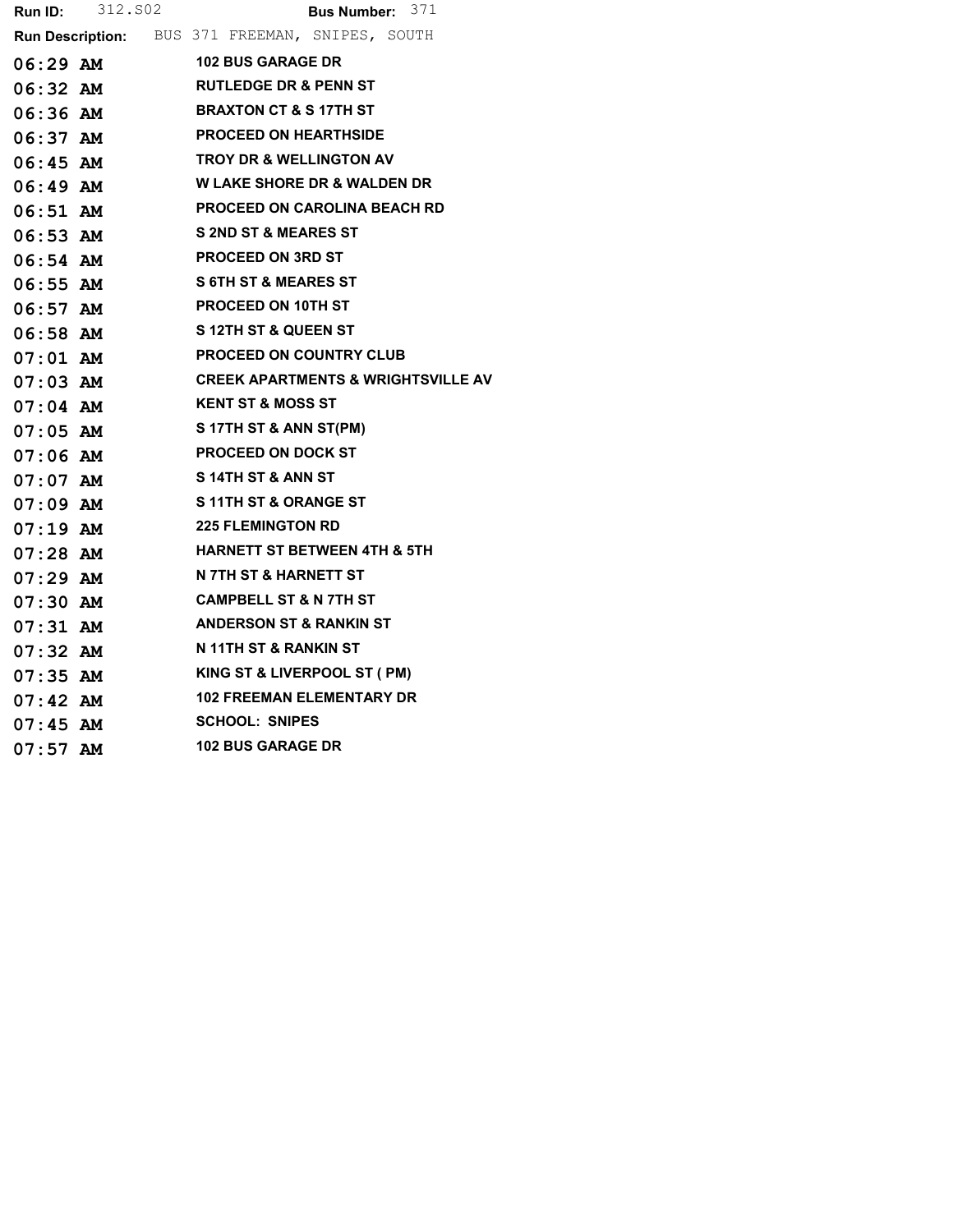| 312.S11<br><b>Bus Number:</b> $413$<br><b>Run ID:</b> |
|-------------------------------------------------------|
|-------------------------------------------------------|

Run Description: BUS 413 FREEMAN, SNIPES, NORTH

| $02:44$ PM | Deadhead - 50 NORTHERN BUS LOT DR            |
|------------|----------------------------------------------|
| $02:44$ PM | <b>NORTHERN BUS LOT</b>                      |
| $03:00$ PM | <b>SCHOOL: SNIPES</b>                        |
| $03:05$ PM | <b>102 FREEMAN ELEMENTARY DR</b>             |
| $03:06$ PM | N 30TH ST & PAULINE LA                       |
| $03:07$ PM | N 30TH ST & HURST ST                         |
| $03:08$ PM | N 30TH ST & SPAULDING DR                     |
| $03:10$ PM | <b>EMORY ST &amp; STANDARD WY</b>            |
| $03:10$ PM | <b>EMORY ST &amp; STANDARD WY</b>            |
| $03:11$ PM | <b>PRINCESS PLACE DR &amp; MONTGOMERY AV</b> |
| $03:13$ PM | <b>463 DARLINGTON AV</b>                     |
| $03:14$ PM | <b>DARLINGTON AV &amp; BROAD ST</b>          |
| $03:14$ PM | <b>DARLINGTON AV &amp; BROAD ST</b>          |
| $03:16$ PM | <b>HENRY ST &amp; PRINCESS PLACE DR</b>      |
| $03:16$ PM | <b>GREENDALE DR &amp; PRINCESS PLACE DR</b>  |
| $03:23$ PM | <b>HUNTERS TRL &amp; LENNON DR</b>           |
| $03:27$ PM | VAN CAMPEN BLV & BOB KING DR                 |
| $03:30$ PM | <b>MARKET ST &amp; COBBLESTONE DR</b>        |
| $03:32$ PM | <b>GREENTREE RD &amp; GREENTREE RD</b>       |
| $03:33$ PM | <b>GREENTREE RD &amp; GREENTREE RD</b>       |
| $03:39$ PM | 2826 N 23RD ST                               |
| $03:44$ PM | <b>GALWAY RD &amp; OLD MILL RD</b>           |
| $03:52$ PM | <b>HOLLY SHELTER RD &amp; MISHOE RD</b>      |
| $03:59$ PM | <b>NORTHERN BUS LOT</b>                      |